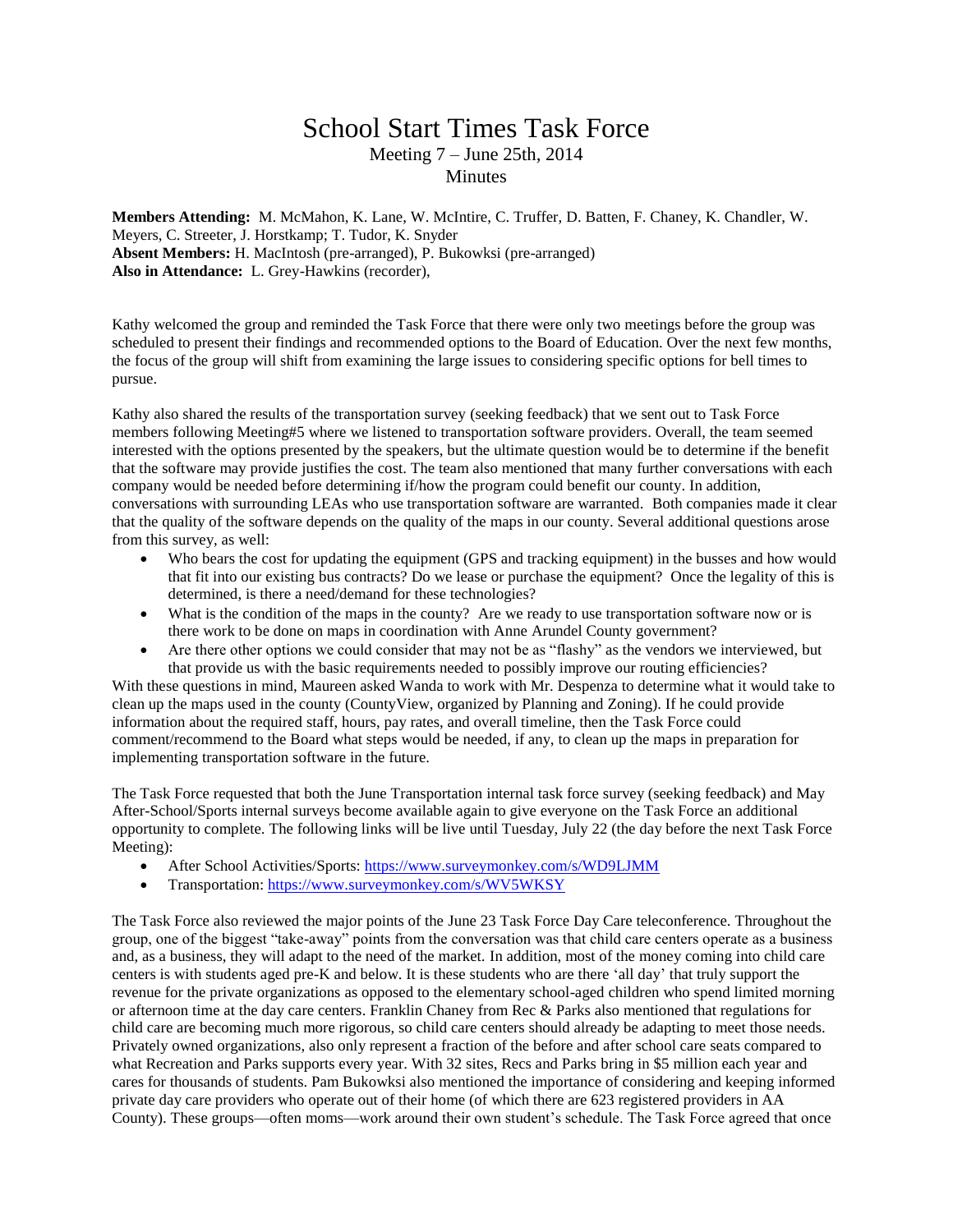they present options to the Board, if the Board elects to move forward to seek public feedback, this should include reaching out to all daycare provider-stakeholders to gather more focused feedback.

Kathy said that if anyone has additional topics that they would like the Task Force to discuss in more detail, let her or Maureen know and they can set up a future teleconference to get feedback on the subject.

While not framed as a specific teleconference, Wanda McIntire reminded the team that moving high schools to later in the day would result in having buses traveling from the school to communities during rush hour. Currently, because High School buses service a broad area, their run is designed to be off of the major roads (32, 295, 97, and 100) before rush hour. Even though elementary school busses are out during rush hour, they are servicing routes within smaller areas and are able to avoid the areas of major traffic. If more buses are traveling along major roads during rush hour, then there will be more students sitting in traffic and the likelihood of accidents will increase. This will result in an increased need for equipment to replace damaged busses and provide backup buses. In addition, Wanda reiterated the potential difficulty in finding drivers for more busses, which is already a concern with the bus contractors who service AACPS. As a whole, the Task Force agreed that what is considered "rush hour" changes over time and so the group must think beyond what is currently considered rush hour now. The Task Force agreed that this may be a conversation topic worthy of future discussion.

Maureen then introduced the task for the evening: explore the four bell time options offered by Fairfax County consider the serious pros and cons to each option and recommendations about the option as a possibility for Anne Arundel County. We are using Fairfax models as straw horse models to begin our bell-time pros and cons discussion. The Task Force worked in groups of 4 or 5 for 15-20 minutes to each examine two different start time schedules.

Below is a summary of the main Task Force's thoughts/concerns discussed:

- All options allowed students to have more sleep by starting high schools anywhere from 8:00 to 9:15 a.m., which was viewed as a significant benefit of all Fairfax options.
- Some Fairfax options had elementary schools beginning as early as 7:40 a.m., which raised safety concerns about young children walking to the bus stop in the dark (some students would need to be at the bus stop as early as 6:50am)—this did not seem reasonable to the Task Force.
- Some options placed middle school as early as 7:20 a.m., which raised two issues: first, you will have some sixth grade students walking to school in the dark; second, you have middle school students who have hit puberty who will then feel the same negative effects of less sleep that high school students currently experience, shifting the problem to middle school instead of solving it for both high school and middle school.

Overall, the Task Force agreed that while it is easy to start high school later, addressing the safety and logistic concerns of moving middle and elementary schools earlier is much more difficult.

Looking forward, Kathy proposed a teleconference to discuss a fifth, alternative option in which the Task Force may consider a hybrid solution to start high schools later without adjusting middle or elementary schools. Under this option, perhaps the school system may be able to use money that would otherwise go towards shifting the start times of all schools (transportation costs) to purchasing technology for high school student to create a schedule whereby 1- 2 classes occur online. There are a lot of issues and considerations that need to be tossed around, discussed, and thoroughly worked out with this option, but Kathy asked that the team consider ways this may work to discuss during the next teleconference. This hybrid learning option would offer a late start time linked to an instructional option which may be preferable to some stakeholders. Whereas Fairfax County offers concrete examples of sliding and flipping the start times, this hybrid model will provide another option that we want bring to the board to discuss. Kathy iterated that because we are in the  $21<sup>st</sup>$  century, we should be considering  $21<sup>st</sup>$  century solutions to meet the health demands of our students; technology may be able to play a more significant role in our options/solutions.

Details with the date and time of this next teleconference will be sent through email.